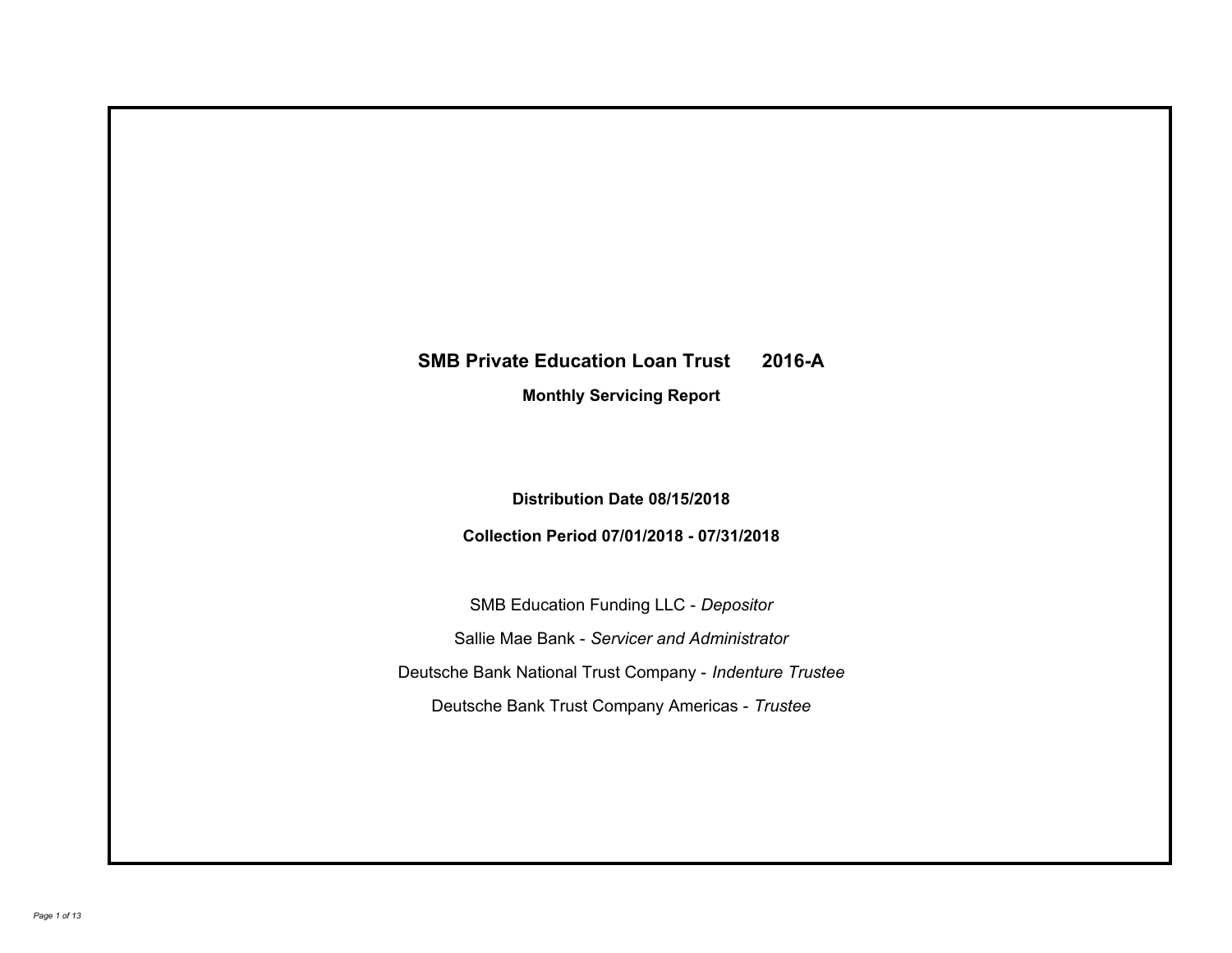|             | <b>Deal Parameters</b>                                         |                                                                                            |                                     |                                          |                                          |
|-------------|----------------------------------------------------------------|--------------------------------------------------------------------------------------------|-------------------------------------|------------------------------------------|------------------------------------------|
| A           | <b>Student Loan Portfolio Characteristics</b>                  |                                                                                            | Settlement Date<br>05/26/2016       | 06/30/2018                               | 07/31/2018                               |
|             | <b>Principal Balance</b><br>Interest to be Capitalized Balance |                                                                                            | \$585,861,635.84<br>32,367,510.93   | \$460,556,934.14<br>29,652,350.46        | \$455,431,669.46<br>28,434,136.17        |
|             | Pool Balance<br>Weighted Average Coupon (WAC)                  |                                                                                            | \$618,229,146.77                    | \$490,209,284.60                         | \$483,865,805.63                         |
|             |                                                                | WAC1 (Contractual Interest Rate on the Loan)<br>WAC2 (Average of Applicable Interest Rate) | 8.26%<br>8.23%                      | 9.34%<br>9.27%                           | 9.33%<br>9.26%                           |
|             | Weighted Average Remaining Term                                | WAC3 (Average of Actual Interest Rate)                                                     | 8.16%<br>134.18                     | 9.19%<br>126.19                          | 9.17%<br>126.03                          |
|             | Number of Loans<br>Number of Borrowers<br>Pool Factor          | Since Issued Total Constant Prepayment Rate (1)                                            | 53,959<br>52,283                    | 42,876<br>41,316<br>0.792924900<br>9.06% | 42,404<br>40,864<br>0.782664176<br>9.11% |
| B           | <b>Debt Securities</b>                                         | <b>Cusip/Isin</b>                                                                          | 07/16/2018                          |                                          | 08/15/2018                               |
|             | A <sub>2</sub> A                                               | 78449FAB7                                                                                  | \$193,893,209.24                    |                                          | \$188,867,082.33                         |
|             | A2B<br>B                                                       | 78449FAC5<br>78449FAD3                                                                     | \$119,182,064.39<br>\$50,000,000.00 |                                          | \$116,092,610.24<br>\$50,000,000.00      |
|             |                                                                |                                                                                            |                                     |                                          |                                          |
| $\mathbf C$ | <b>Certificates</b>                                            | <b>Cusip/Isin</b>                                                                          | 07/16/2018                          |                                          | 08/15/2018                               |
|             | Residual                                                       | 78449F101                                                                                  | \$100,000.00                        |                                          | \$100,000.00                             |
| D           | <b>Account Balances</b>                                        |                                                                                            | 07/16/2018                          |                                          | 08/15/2018                               |
|             | Reserve Account Balance                                        |                                                                                            | \$1,557,854.00                      |                                          | \$1,557,854.00                           |
| E           | <b>Asset / Liability</b>                                       |                                                                                            | 07/16/2018                          |                                          | 08/15/2018                               |
|             | Overcollateralization Percentage                               |                                                                                            | 25.93%                              |                                          | 26.64%                                   |
|             | Specified Overcollateralization Amount                         |                                                                                            | \$147,062,785.38                    |                                          | \$145,159,741.69                         |
|             | Actual Overcollateralization Amount                            |                                                                                            | \$127,134,010.97                    |                                          | \$128,906,113.06                         |

(1) For additional information, see 'Since Issued CPR Methodology' found on page 11 of this report.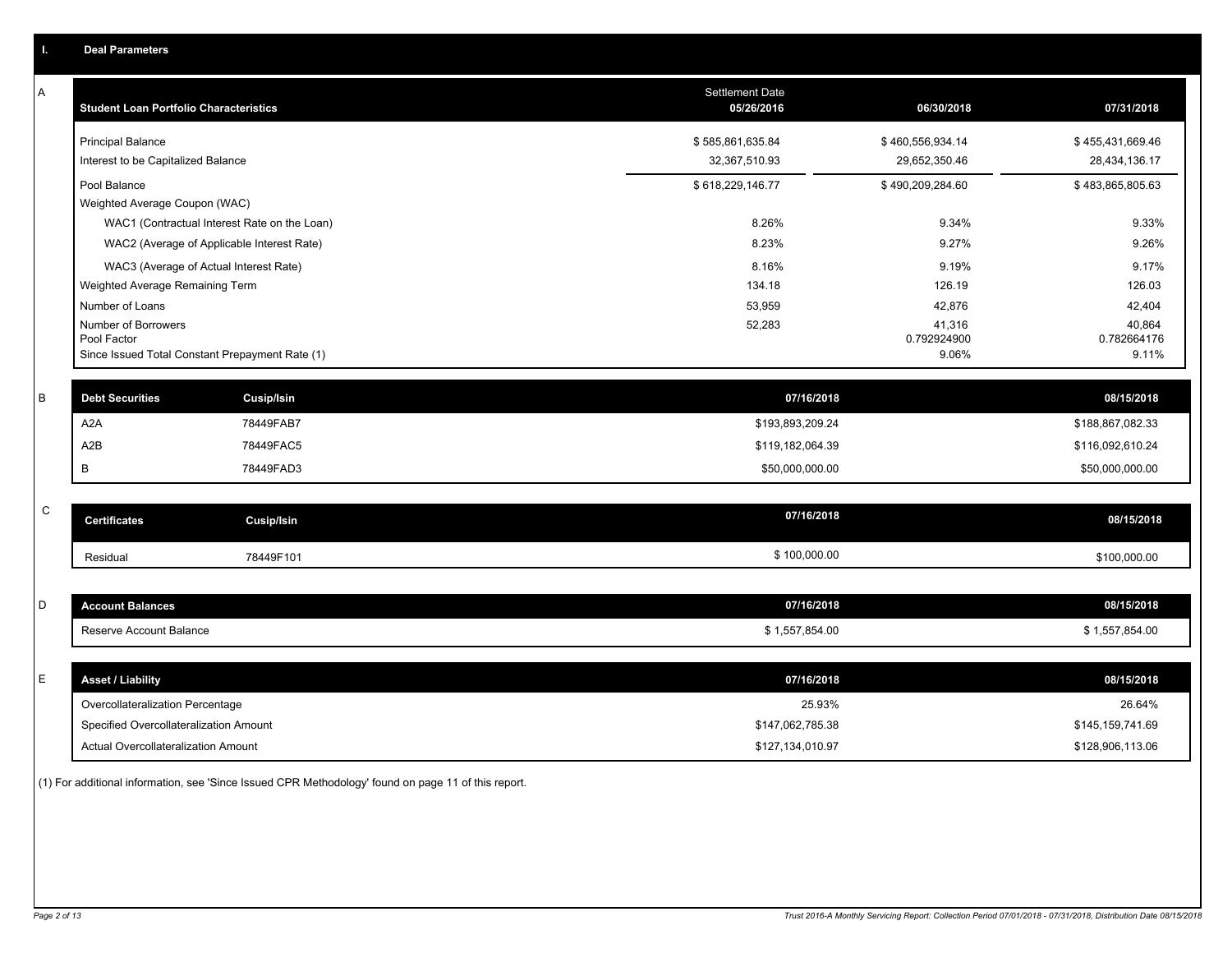| Ш. | 2016-A Trust Activity 07/01/2018 through 07/31/2018              |                |
|----|------------------------------------------------------------------|----------------|
| A  | <b>Student Loan Principal Receipts</b>                           |                |
|    | <b>Borrower Principal</b>                                        | 7,032,554.40   |
|    | <b>Consolidation Activity Principal</b>                          | 0.00           |
|    | Seller Principal Reimbursement                                   | 0.00           |
|    | Servicer Principal Reimbursement                                 | 0.00           |
|    | Delinquent Principal Purchases by Servicer                       | 0.00           |
|    | <b>Other Principal Deposits</b>                                  | 0.00           |
|    | <b>Total Principal Receipts</b>                                  | \$7,032,554.40 |
| В  | <b>Student Loan Interest Receipts</b>                            |                |
|    | <b>Borrower Interest</b>                                         | 2,268,204.57   |
|    | <b>Consolidation Activity Interest</b>                           | 0.00           |
|    | Seller Interest Reimbursement                                    | 0.00           |
|    | Servicer Interest Reimbursement                                  | 0.00           |
|    | Delinquent Interest Purchases by Servicer                        | 0.00           |
|    | <b>Other Interest Deposits</b>                                   | 0.00           |
|    | <b>Total Interest Receipts</b>                                   | \$2,268,204.57 |
| C  | <b>Recoveries on Realized Losses</b>                             | \$96,345.86    |
| D  | <b>Investment Income</b>                                         | \$15,952.63    |
| Е  | <b>Funds Borrowed from Next Collection Period</b>                | \$0.00         |
| F  | <b>Funds Repaid from Prior Collection Period</b>                 | \$0.00         |
| G  | Loan Sale or Purchase Proceeds                                   | \$0.00         |
| н  | Initial Deposits to Distribution Account                         | \$0.00         |
|    | <b>Excess Transferred from Other Accounts</b>                    | \$0.00         |
|    |                                                                  |                |
| J  | <b>Borrower Benefit Reimbursements</b>                           | \$0.00         |
| Κ  | <b>Other Deposits</b>                                            | \$0.00         |
| L  | <b>Other Fees Collected</b>                                      | \$0.00         |
| М  | <b>AVAILABLE FUNDS</b>                                           | \$9,413,057.46 |
| N  | Non-Cash Principal Activity During Collection Period             | \$1,907,289.72 |
| O  | Aggregate Purchased Amounts by the Depositor, Servicer or Seller | \$0.00         |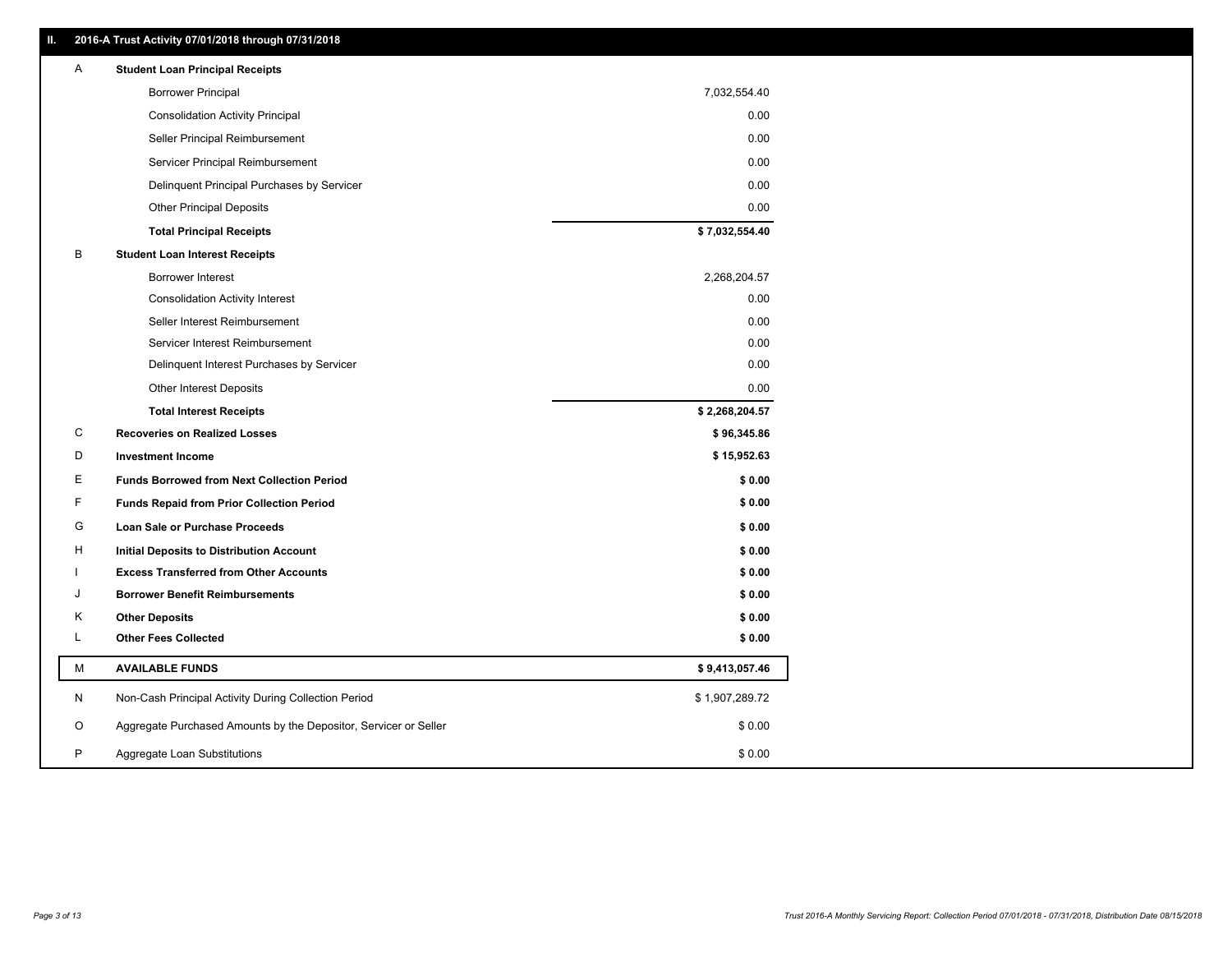### **07/31/2018 06/30/2018 Wtd Avg Coupon # Loans Principal and Interest Accrued to Capitalize % of Principal % of Loans in Repay (1) Wtd Avg Coupon # Loans Principal and Interest Accrued to Capitalize % of Principal % of Loans in Repay (1)**  INTERIM: IN SCHOOL 10.31% 3,353 \$46,515,735.51 9.613% - % 10.31% 3,462 \$47,912,398.98 9.774% - % GRACE 10.07% 1,929 \$28,948,957.73 5.983% - % 10.10% 2,301 \$32,970,670.53 6.726% - % DEFERMENT 10.20% 1,857 \$21,911,574.00 4.528% - % 10.17% 1,870 \$22,079,571.99 4.504% - % REPAYMENT: CURRENT 8.88% 33,148 \$357,547,731.24 73.894% 92.512% 8.88% 33,174 \$359,130,857.00 73.261% 92.740% 31-60 DAYS DELINQUENT 9.25% 489 \$6,576,013.63 1.359% 1.701% 9.35% 456 \$5,611,637.23 1.145% 1.449% 61-90 DAYS DELINQUENT 9.45% 209 \$2,323,959.86 0.480% 0.601% 9.90% 223 \$2,848,646.83 0.581% 0.736% > 90 DAYS DELINQUENT 10.32% 129 \$1,697,024.29 0.351% 0.439% 9.36% 126 \$1,700,823.21 0.347% 0.439% FORBEARANCE 9.21% 1,290 \$18,344,809.37 3.791% 4.747% 9.29% 1,264 \$17,954,678.83 3.663% 4.636% **TOTAL 42,404 \$483,865,805.63 100.00% 100.00% 42,876 \$490,209,284.60 100.00% 100.00% Loans by Repayment Status** Percentages may not total 100% due to rounding \*

Loans classified in "Repayment" include any loan for which interim interest only, \$25 fixed payments or full principal and interest payments are due. 1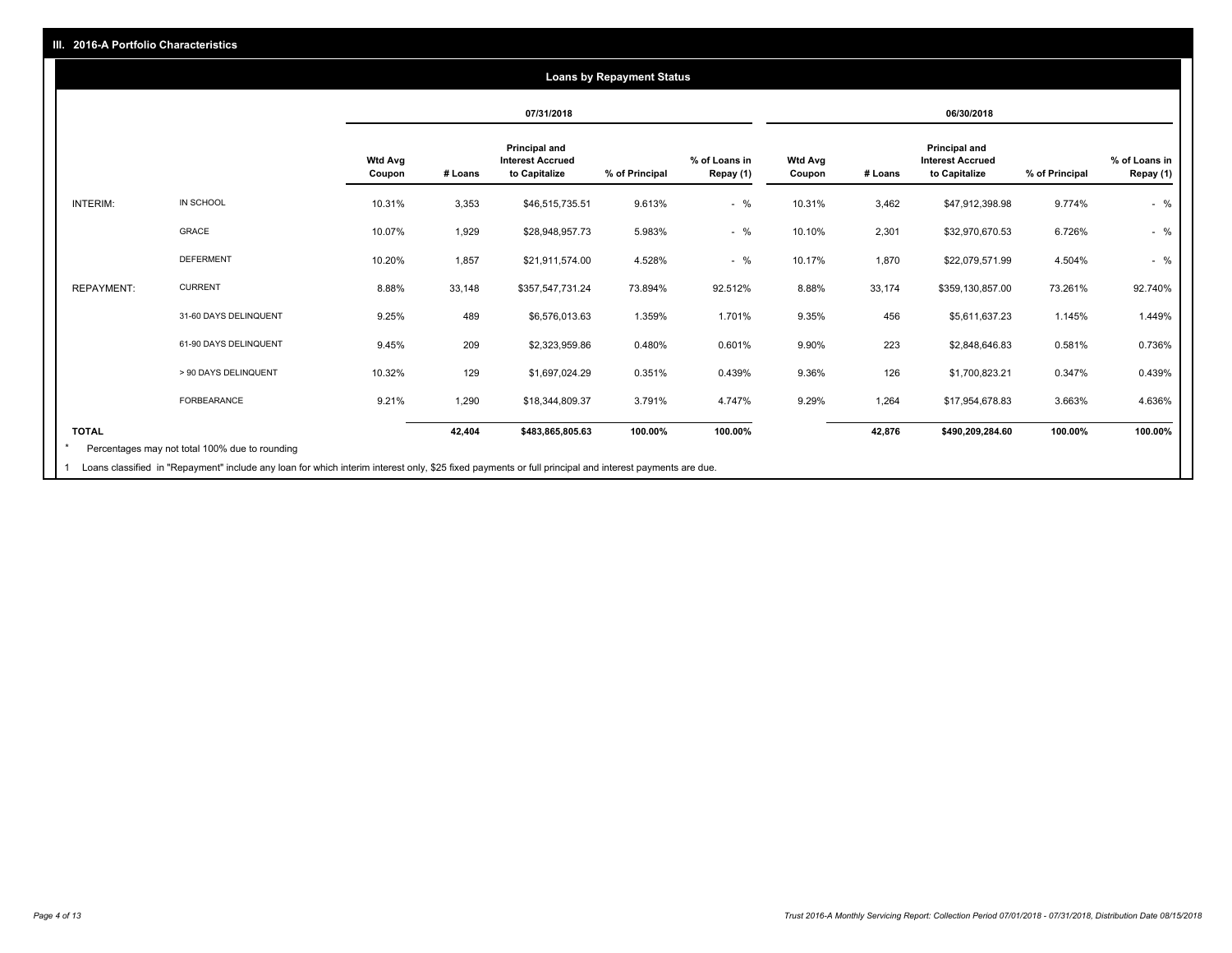|                 |                       |                          | 07/31/2018 |                                                           |                |                                |                          | 06/30/2018 |                                                           |                |                                |
|-----------------|-----------------------|--------------------------|------------|-----------------------------------------------------------|----------------|--------------------------------|--------------------------|------------|-----------------------------------------------------------|----------------|--------------------------------|
|                 |                       | <b>Wtd Avg</b><br>Coupon | # Loans    | Principal and<br><b>Interest Accrued</b><br>to Capitalize | % of Principal | % of Loans in<br>P&I Repay (2) | <b>Wtd Avg</b><br>Coupon | # Loans    | Principal and<br><b>Interest Accrued</b><br>to Capitalize | % of Principal | % of Loans in<br>P&I Repay (2) |
| <b>INTERIM:</b> | IN SCHOOL             | 9.81%                    | 6,992      | \$96,985,691.54                                           | 20.044%        | $-$ %                          | 9.80%                    | 7,268      | \$100,767,572.55                                          | 20.556%        | $-$ %                          |
|                 | GRACE                 | 9.64%                    | 4,048      | \$59,624,089.38                                           | 12.322%        | $-$ %                          | 9.66%                    | 4,697      | \$66,565,976.86                                           | 13.579%        | $-$ %                          |
|                 | <b>DEFERMENT</b>      | 9.77%                    | 3,471      | \$40,360,640.41                                           | 8.341%         | $-$ %                          | 9.71%                    | 3,512      | \$40,917,355.69                                           | 8.347%         | $-$ %                          |
| P&I REPAYMENT:  | <b>CURRENT</b>        | 8.72%                    | 25,816     | \$258,350,698.63                                          | 53.393%        | 90.050%                        | 8.72%                    | 25,370     | \$254,274,810.65                                          | 51.871%        | 90.182%                        |
|                 | 31-60 DAYS DELINQUENT | 9.20%                    | 459        | \$6,263,512.56                                            | 1.294%         | 2.183%                         | 9.31%                    | 428        | \$5,247,724.57                                            | 1.071%         | 1.861%                         |
|                 | 61-90 DAYS DELINQUENT | 9.43%                    | 202        | \$2,252,286.75                                            | 0.465%         | 0.785%                         | 9.90%                    | 215        | \$2,793,566.45                                            | 0.570%         | 0.991%                         |
|                 | > 90 DAYS DELINQUENT  | 10.31%                   | 126        | \$1,684,076.99                                            | 0.348%         | 0.587%                         | 9.33%                    | 120        | \$1,622,306.33                                            | 0.331%         | 0.575%                         |
|                 | <b>FORBEARANCE</b>    | 9.21%                    | 1,290      | \$18,344,809.37                                           | 3.791%         | 6.394%                         | 9.30%                    | 1,266      | \$18,019,971.50                                           | 3.676%         | 6.391%                         |
| <b>TOTAL</b>    |                       |                          | 42,404     | \$483,865,805.63                                          | 100.00%        | 100.00%                        |                          | 42,876     | \$490,209,284.60                                          | 100.00%        | 100.00%                        |

WAC reflects WAC3 To conform with company standard reporting these sections now include Princial and Interest Accrued to Capitalize.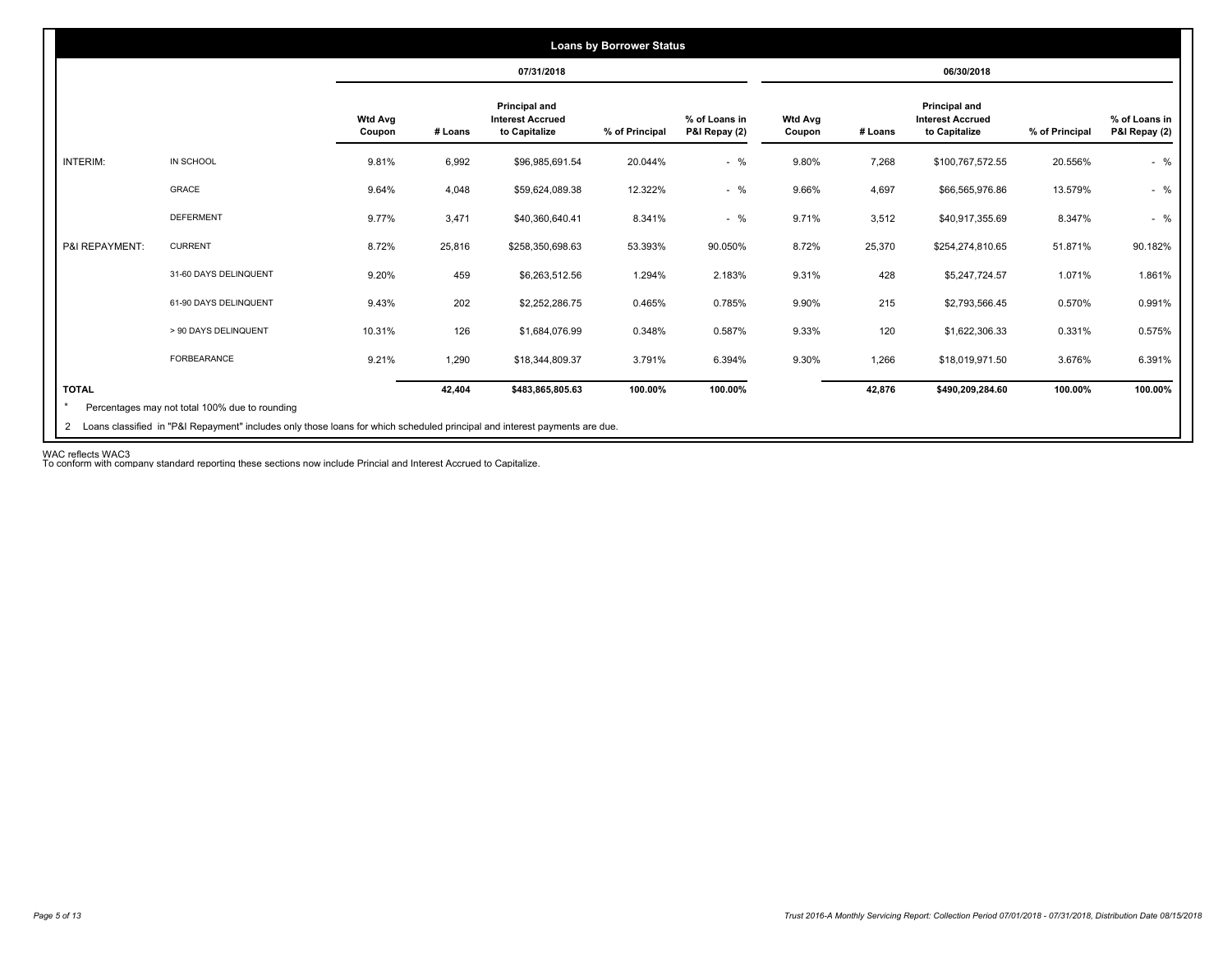|                                                                                                  | 7/31/2018        | 6/30/2018        |
|--------------------------------------------------------------------------------------------------|------------------|------------------|
| Pool Balance                                                                                     | \$483,865,805.63 | \$490,209,284.60 |
| Total # Loans                                                                                    | 42,404           | 42,876           |
| Total # Borrowers                                                                                | 40,864           | 41,316           |
| Weighted Average Coupon                                                                          | 9.26%            | 9.27%            |
| Weighted Average Remaining Term                                                                  | 126.03           | 126.19           |
| Percent of Pool - Cosigned                                                                       | 92.7%            | 92.6%            |
| Percent of Pool - Non Cosigned                                                                   | 7.3%             | 7.4%             |
| Borrower Interest Accrued for Period                                                             | \$3,538,958.10   | \$3,433,635.95   |
| Outstanding Borrower Interest Accrued                                                            | \$31,073,404.29  | \$32,183,590.20  |
| Gross Principal Realized Loss - Periodic *                                                       | \$429,988.11     | \$459,854.53     |
| Gross Principal Realized Loss - Cumulative *                                                     | \$11,365,069.81  | \$10,935,081.70  |
| Recoveries on Realized Losses - Periodic                                                         | \$96,345.86      | \$80,954.06      |
| Recoveries on Realized Losses - Cumulative                                                       | \$1,462,930.38   | \$1,366,584.52   |
| Net Losses - Periodic                                                                            | \$333,642.25     | \$378,900.47     |
| Net Losses - Cumulative                                                                          | \$9,902,139.43   | \$9,568,497.18   |
| Non-Cash Principal Activity - Capitalized Interest                                               | \$2,337,040.68   | \$2,039,641.27   |
| Since Issued Total Constant Prepayment Rate (CPR) (1)                                            | 9.11%            | 9.06%            |
| <b>Loan Substitutions</b>                                                                        | \$0.00           | \$0.00           |
| <b>Cumulative Loan Substitutions</b>                                                             | \$0.00           | \$0.00           |
| <b>Unpaid Servicing Fees</b>                                                                     | \$0.00           | \$0.00           |
| <b>Unpaid Administration Fees</b>                                                                | \$0.00           | \$0.00           |
| <b>Unpaid Carryover Servicing Fees</b>                                                           | \$0.00           | \$0.00           |
| Note Interest Shortfall                                                                          | \$0.00           | \$0.00           |
| Loans in Modification                                                                            | \$22,635,364.30  | \$21,888,819.08  |
| % of Loans in Modification as a % of Loans in Repayment (P&I)                                    | 8.43%            | 8.29%            |
|                                                                                                  |                  |                  |
| % Annualized Gross Principal Realized Loss - Periodic as a %<br>of Loans in Repayment (P&I) * 12 | 1.92%            | 2.09%            |
| % Gross Principal Realized Loss - Cumulative as a % of<br>Original Pool Balance                  | 1.84%            | 1.77%            |

\* In accordance with the Servicer's current policies and procedures, after September 1, 2017 loans subject to bankruptcy claims generally will not be reported as a charged-off unless and until they are delinquent for 120 d

(1) For additional information, see 'Since Issued CPR Methodology' found on page 11 of this report.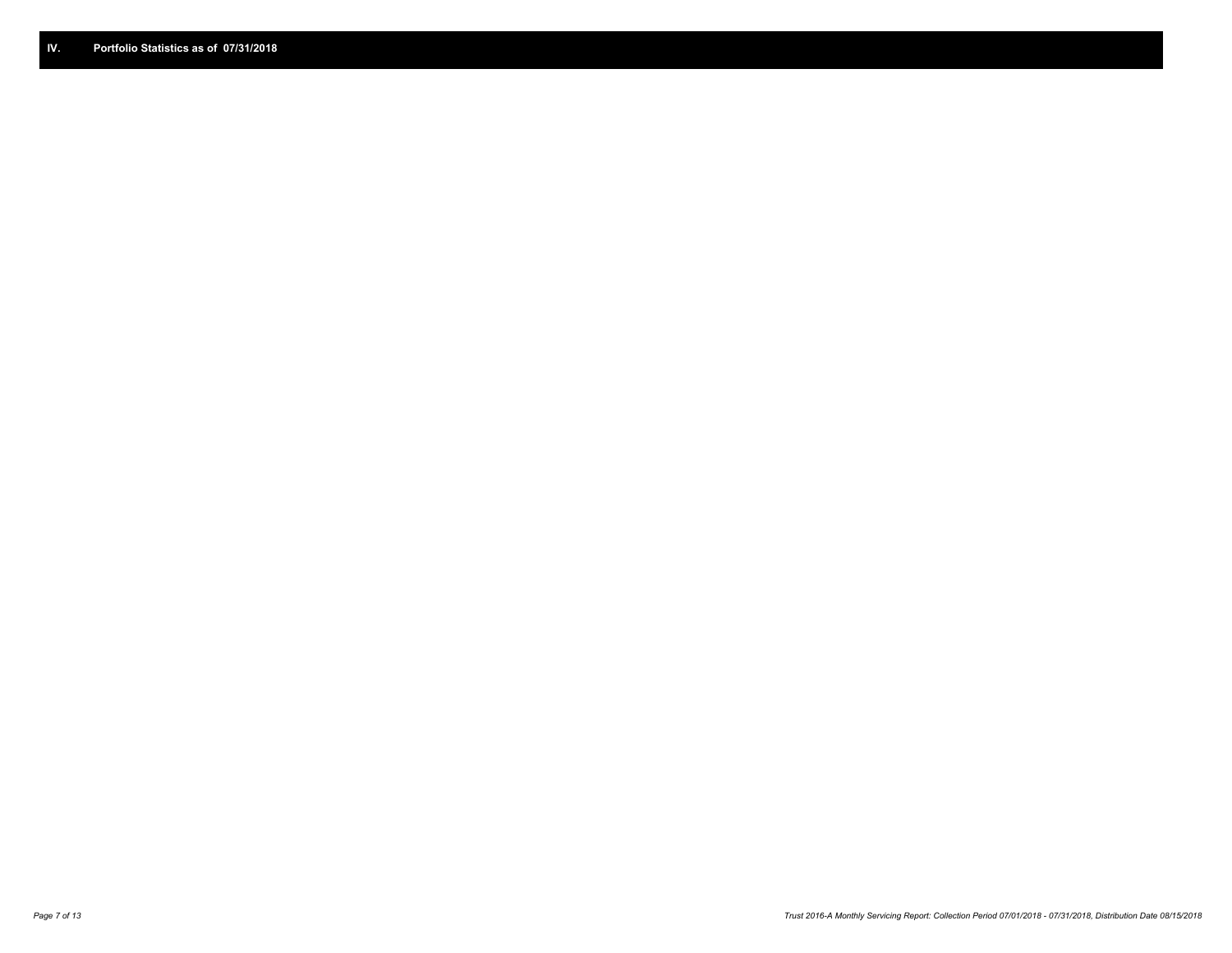| Loan Program                       |                                   |         |                  |          |
|------------------------------------|-----------------------------------|---------|------------------|----------|
|                                    | Weighted<br><b>Average Coupon</b> | # LOANS | <b>\$ AMOUNT</b> | $%$ *    |
| - Smart Option Interest-Only Loans | 8.24%                             | 9,681   | \$86,333,253.37  | 17.842%  |
| - Smart Option Fixed Pay Loans     | 9.20%                             | 11,506  | \$154,266,196.91 | 31.882%  |
| - Smart Option Deferred Loans      | 9.49%                             | 21.217  | \$243,266,355.35 | 50.276%  |
| - Other Loan Programs              | $0.00\%$                          | 0       | \$0.00           | 0.000%   |
| Total                              | 9.17%                             | 42,404  | \$483,865,805.63 | 100.000% |

\* Percentages may not total 100% due to rounding

B

C

A

| <b>Index Type</b>     |                                   |         |                  |          |
|-----------------------|-----------------------------------|---------|------------------|----------|
|                       | Weighted<br><b>Average Coupon</b> | # LOANS | <b>\$ AMOUNT</b> | $%$ *    |
| - Fixed Rate Loans    | 8.09%                             | 8,488   | \$106,997,217.78 | 22.113%  |
| - LIBOR Indexed Loans | 9.48%                             | 33,916  | \$376,868,587.85 | 77.887%  |
| - Other Index Rates   | $0.00\%$                          | 0       | \$0.00           | 0.000%   |
| Total                 | 9.17%                             | 42,404  | \$483,865,805.63 | 100.000% |

\* Percentages may not total 100% due to rounding

## **Weighted Average Recent FICO**

| (2)<br>Wtd Avg Recent FICO Band | # LOANS | <b>S AMOUNT</b>  | $%$ *    |
|---------------------------------|---------|------------------|----------|
| $0 - 639$                       | 3,099   | \$32,579,627.45  | 6.733%   |
| 640 - 669                       | 2,507   | \$26,103,139.38  | 5.395%   |
| 670 - 699                       | 4,624   | \$53,820,449.23  | 11.123%  |
| 700 - 739                       | 9,327   | \$108,236,555.02 | 22.369%  |
| $740 +$                         | 22,840  | \$263,092,802.72 | 54.373%  |
| N/A <sup>(1)</sup>              |         | \$33,231.83      | 0.007%   |
| Total                           | 42,404  | \$483,865,805.63 | 100.000% |

#### WAC reflects WAC3

To conform with company standard reporting these sections now include Princial and Interest Accrued to Capitalize.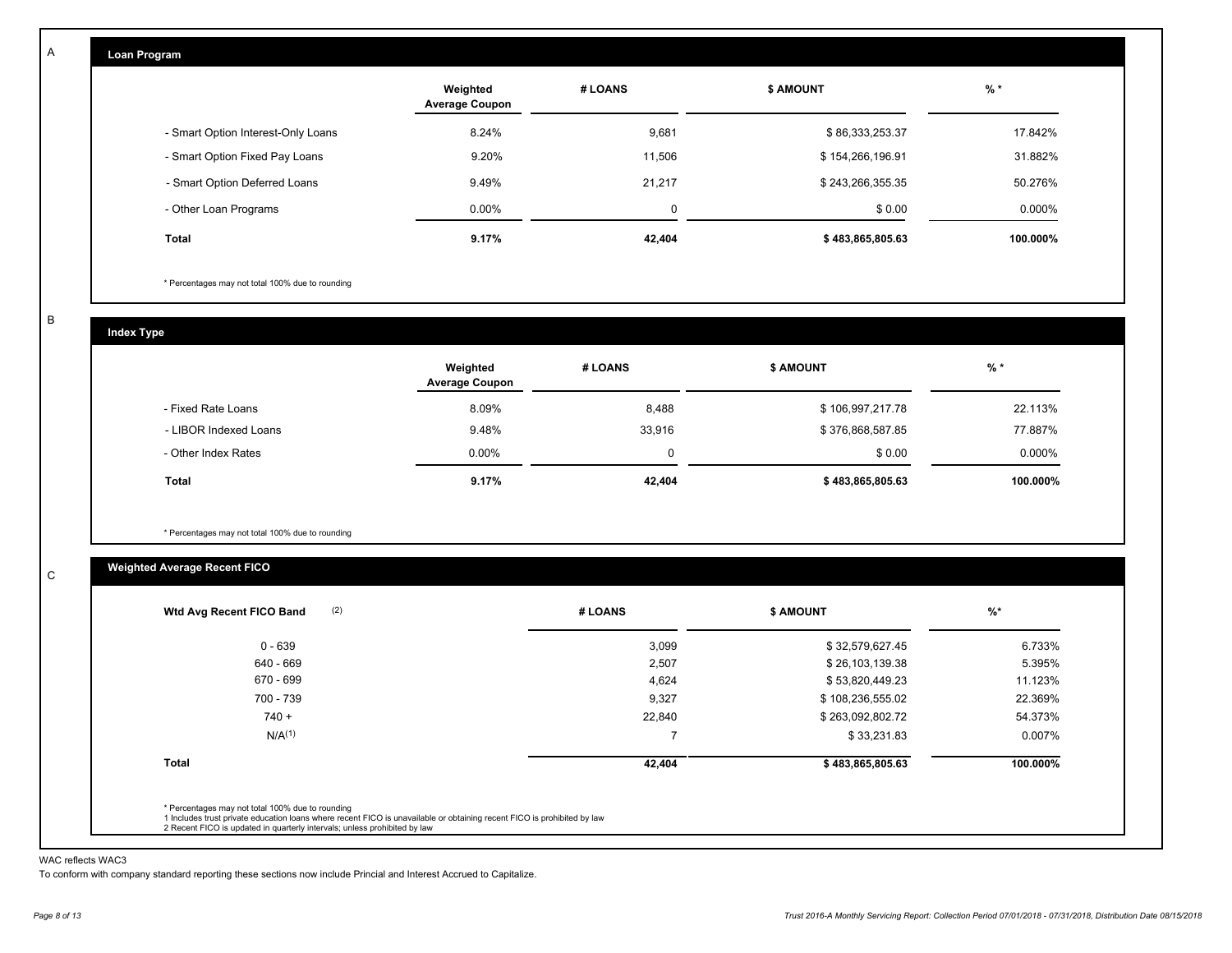\$ 0.00

\$ 37,490,591.00

\$ 0.00 \$ 0.00

| А. | <b>Reserve Account</b>                                                               |                  |
|----|--------------------------------------------------------------------------------------|------------------|
|    | Specified Reserve Account Balance                                                    | \$1,557,854.00   |
|    | Actual Reserve Account Balance                                                       | \$1,557,854.00   |
| В. | <b>Principal Distribution Amount</b>                                                 |                  |
|    | i.<br>Class A Notes Outstanding                                                      | \$313,075,273.63 |
|    | Pool Balance<br>ii.                                                                  | \$483,865,805.63 |
|    | First Priority Principal Distribution Amount (i - ii)<br>iii.                        | \$0.00           |
|    | Class A and B Notes Outstanding<br>iv.                                               | \$363,075,273.63 |
|    | First Priority Principal Distribution Amount<br>v.                                   | \$0.00           |
|    | Pool Balance<br>vi.                                                                  | \$483,865,805.63 |
|    | Specified Overcollateralization Amount<br>vii.                                       | \$145,159,741.69 |
|    | viii. Regular Principal Distribution Amount (if (iv > 0, (iv - v) - (vi - vii))      | \$24,369,209.69  |
|    | Pool Balance<br>ix.                                                                  | \$483,865,805.63 |
|    | 10% of Initial Pool Balance<br>х.                                                    | \$61,822,914.68  |
|    | First Priority Principal Distribution Amount<br>xi.                                  | \$0.00           |
|    | Regular Principal Distribution Amount<br>xii.                                        | \$24,369,209.69  |
|    | Available Funds (after payment of waterfall items A through I)<br>xiii.              | \$0.00           |
|    | xiv. Additional Principal Distribution Amount (if(vi <= x,min(xiii, vi - xi - xii))) | \$0.00           |
|    |                                                                                      |                  |
| C. | R-2 Certificate                                                                      |                  |
|    | <b>Previous Notional Balance</b>                                                     | \$37,490,591.00  |

Excess Distribution Allocated (1) Current Notional Balance

Shortfall of Interest Shortfall of Principal

1. Until the notional amount of the R-2 Certificate is reduced to zero and if there is excess cash through the distribution available it will be distributed to the R-2 Certificate, otherwise the amount will be zero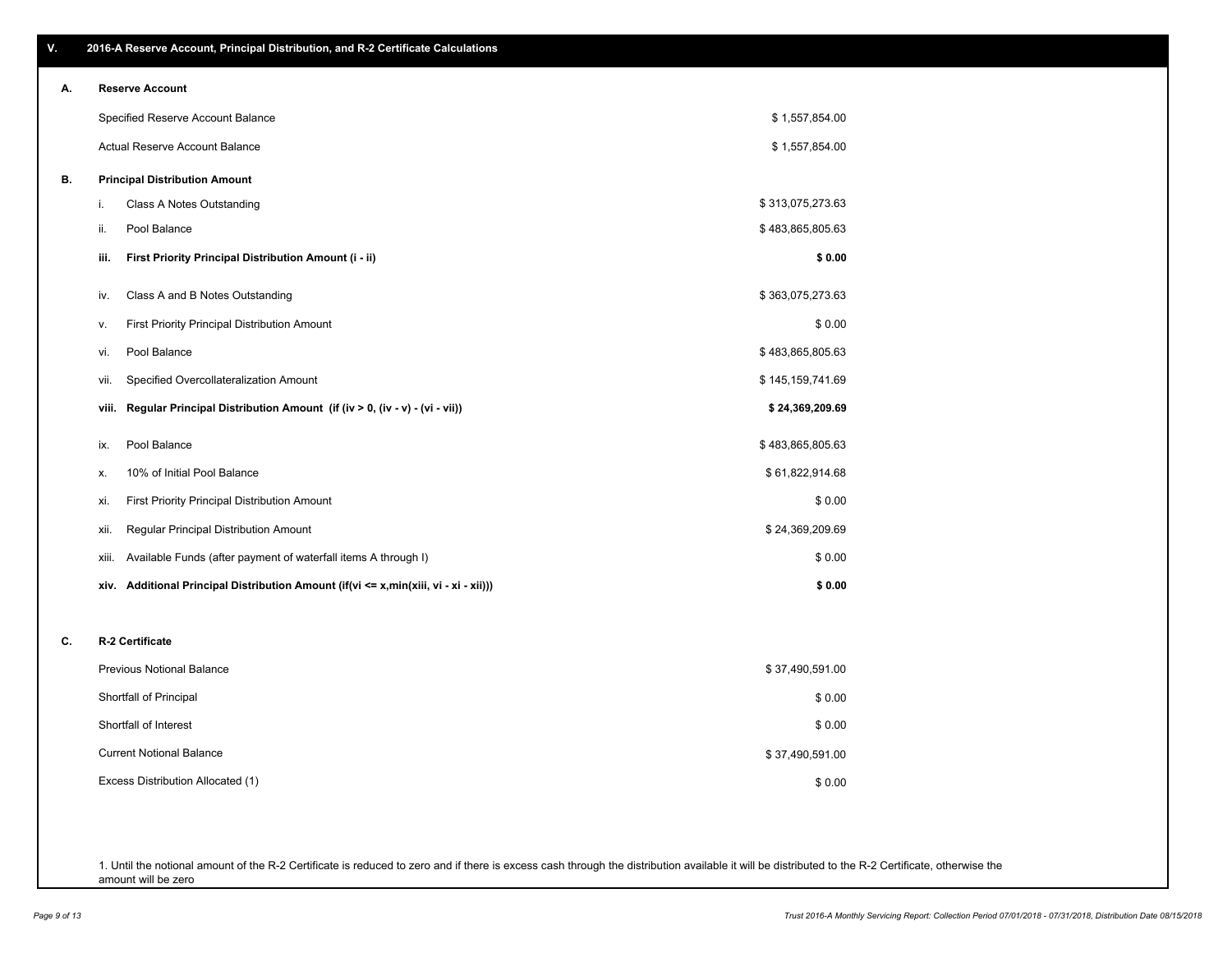|    |                                                         | Paid           | <b>Funds Balance</b> |
|----|---------------------------------------------------------|----------------|----------------------|
|    | <b>Total Available Funds</b>                            |                | \$9,413,057.46       |
| A  | <b>Trustee Fees</b>                                     | \$0.00         | \$9,413,057.46       |
| B  | <b>Servicing Fees</b>                                   | \$307,670.57   | \$9,105,386.89       |
| C  | i. Administration Fees                                  | \$8,333.00     | \$9,097,053.89       |
|    | ii. Unreimbursed Administrator Advances plus any Unpaid | \$0.00         | \$9,097,053.89       |
| D  | Class A Noteholders Interest Distribution Amount        | \$790,988.25   | \$8,306,065.64       |
| E. | <b>First Priority Principal Payment</b>                 | \$0.00         | \$8,306,065.64       |
| F  | Class B Noteholders Interest Distribution Amount        | \$190,484.58   | \$8,115,581.06       |
| G  | <b>Reinstatement Reserve Account</b>                    | \$0.00         | \$8,115,581.06       |
| H  | Regular Principal Distribution                          | \$8,115,581.06 | \$0.00               |
|    | <b>Carryover Servicing Fees</b>                         | \$0.00         | \$0.00               |
| J  | Additional Principal Distribution Amount                | \$0.00         | \$0.00               |
| Κ  | Unpaid Expenses of Trustee                              | \$0.00         | \$0.00               |
| L  | Unpaid Expenses of Administrator                        | \$0.00         | \$0.00               |
| M  | i. Remaining Funds to the R-1 Certificateholder(s)      | \$0.00         | \$0.00               |
|    | ii. Remaining Funds to the R-2 Certificateholder(s)     | \$0.00         | \$0.00               |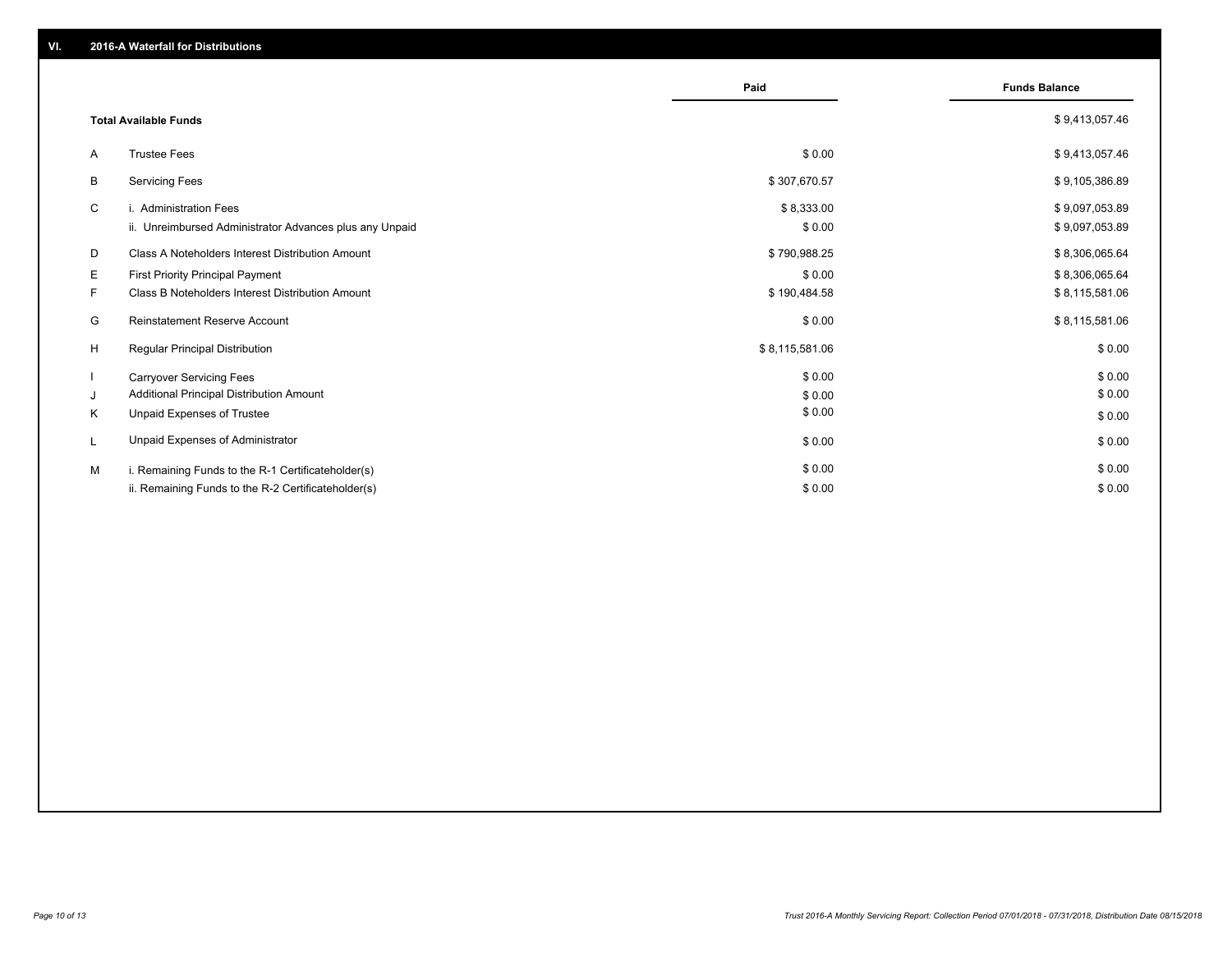## **VII. 2016-A Distributions**

#### **Distribution Amounts**

|                                                            | A <sub>2</sub> A        | A <sub>2</sub> B        | в                       |
|------------------------------------------------------------|-------------------------|-------------------------|-------------------------|
| Cusip/Isin                                                 | 78449FAB7               | 78449FAC5               | 78449FAD3               |
| <b>Beginning Balance</b>                                   | \$193,893,209.24        | \$119,182,064.39        | \$50,000,000.00         |
| Index                                                      | <b>FIXED</b>            | <b>LIBOR</b>            | <b>LIBOR</b>            |
| Spread/Fixed Rate                                          | 2.70%                   | 1.50%                   | 2.50%                   |
| Record Date (Days Prior to Distribution)                   | 1 NEW YORK BUSINESS DAY | 1 NEW YORK BUSINESS DAY | 1 NEW YORK BUSINESS DAY |
| <b>Accrual Period Begin</b>                                | 7/15/2018               | 7/16/2018               | 7/16/2018               |
| <b>Accrual Period End</b>                                  | 8/15/2018               | 8/15/2018               | 8/15/2018               |
| Daycount Fraction                                          | 0.08333333              | 0.08333333              | 0.08333333              |
| Interest Rate*                                             | 2.70000%                | 3.57163%                | 4.57163%                |
| <b>Accrued Interest Factor</b>                             | 0.002250000             | 0.002976358             | 0.003809692             |
| <b>Current Interest Due</b>                                | \$436,259.72            | \$354,728.53            | \$190,484.58            |
| Interest Shortfall from Prior Period Plus Accrued Interest | $S -$                   | $S -$                   | $$ -$                   |
| <b>Total Interest Due</b>                                  | \$436,259.72            | \$354,728.53            | \$190,484.58            |
| <b>Interest Paid</b>                                       | \$436,259.72            | \$354,728.53            | \$190,484.58            |
| <b>Interest Shortfall</b>                                  | $S -$                   | $S -$                   | \$ -                    |
| <b>Principal Paid</b>                                      | \$5,026,126.91          | \$3,089,454.15          | $$ -$                   |
| <b>Ending Principal Balance</b>                            | \$188,867,082.33        | \$116,092,610.24        | \$50,000,000.00         |
| Paydown Factor                                             | 0.023055628             | 0.023055628             | 0.000000000             |
| <b>Ending Balance Factor</b>                               | 0.866362763             | 0.866362763             | 1.000000000             |

\* Pay rates for Current Distribution. For the interest rates applicable to the next distribution date, please see https://www.salliemae.com/about/investors/data/SMBabrate.txt.